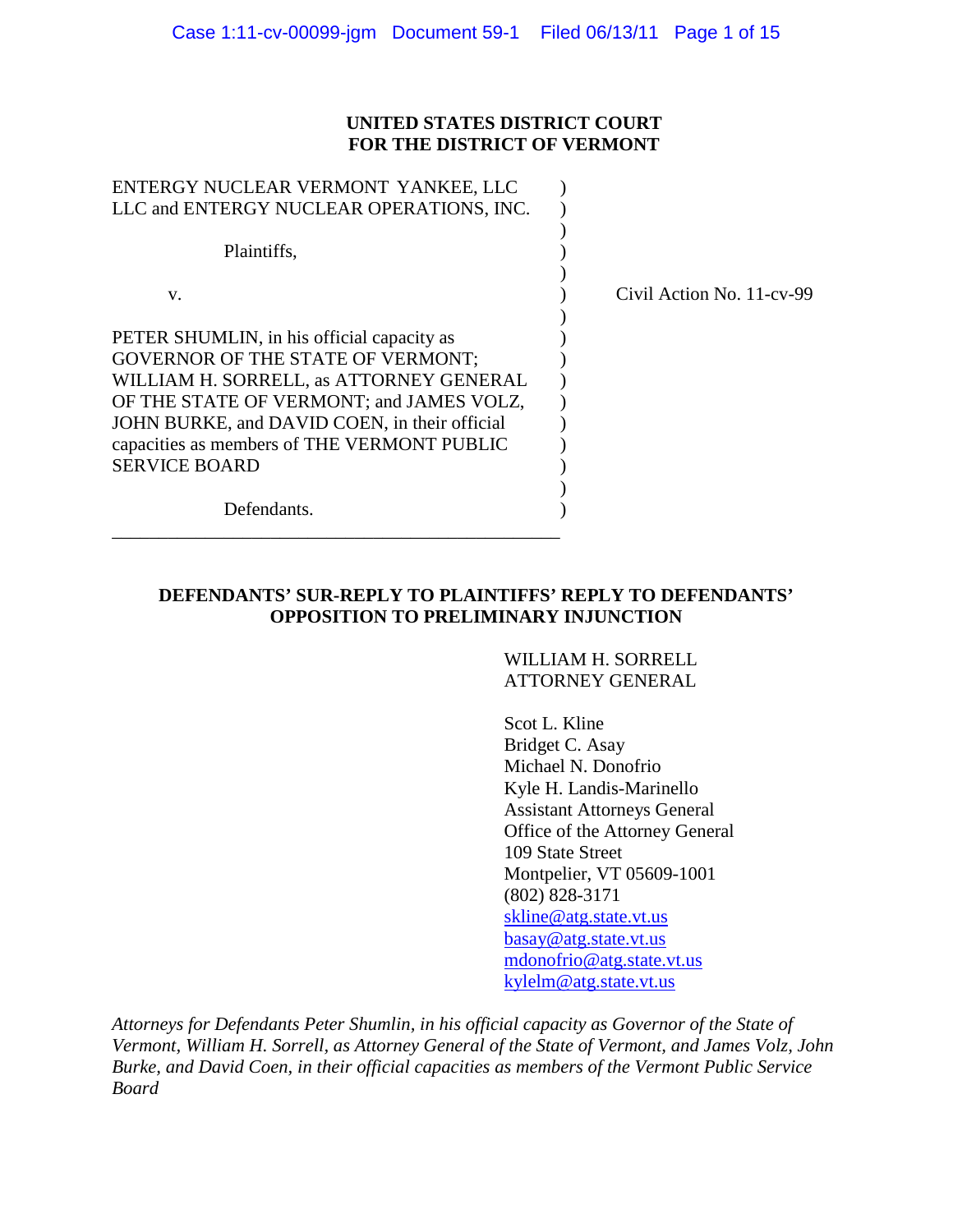# TABLE OF CONTENTS

| II. The challenged statutes regulate matters reserved to state authority and were not |  |
|---------------------------------------------------------------------------------------|--|
|                                                                                       |  |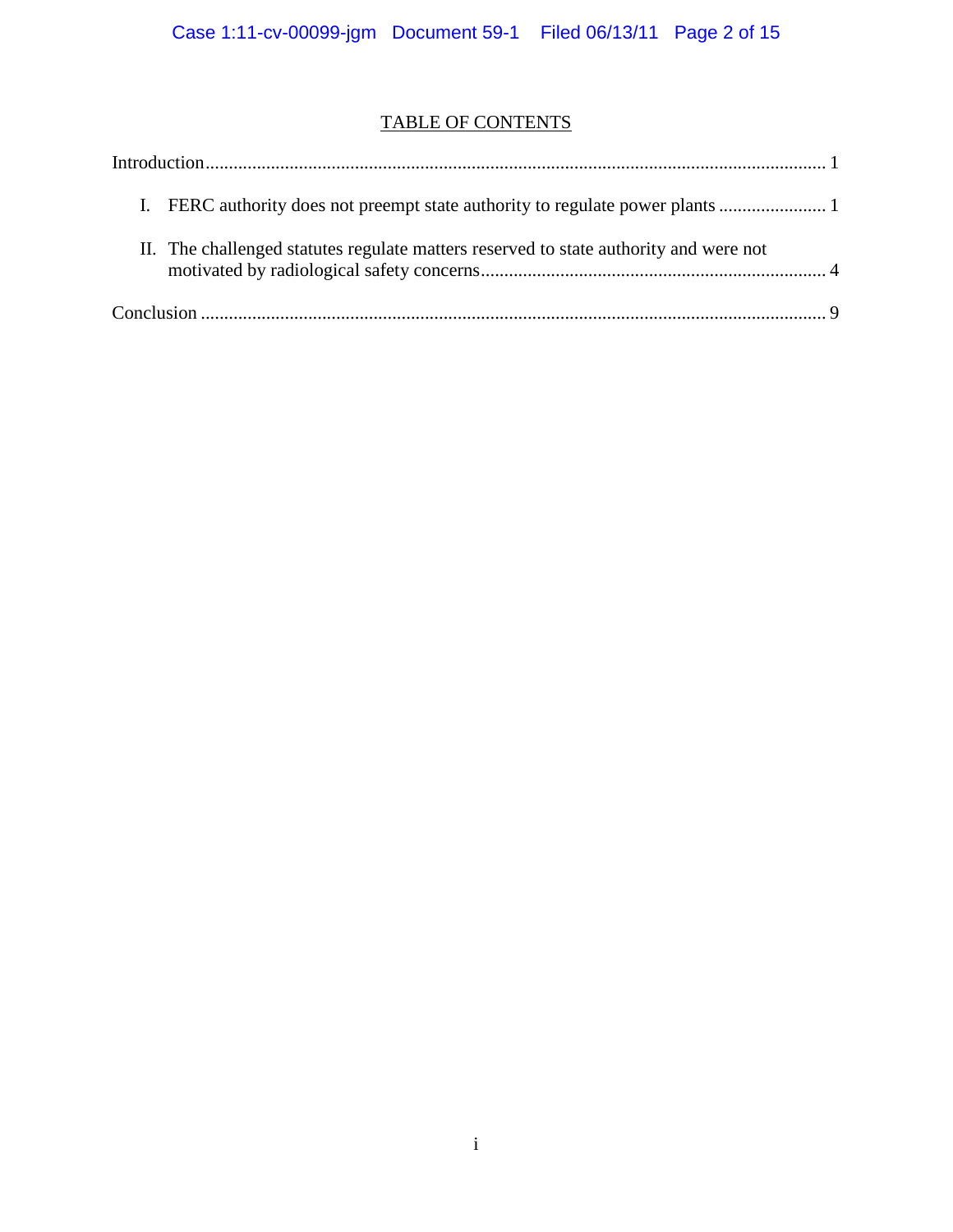# TABLE OF AUTHORITIES

# **Cases**

| City of N.Y. v. Mickalis Pawn Shop, LLC, ___ F.3d ___, Nos. 08-4804-cv & 09-1345-cv, 2011 |
|-------------------------------------------------------------------------------------------|
| Conn. Dept. of Pub. Util. Control v. FERC (CDPUC), 569 F.3d 477 (D.C. Cir. 2009)  2       |
|                                                                                           |
|                                                                                           |
|                                                                                           |
| Pacific Gas & Elec. Co. v. State Energy Res. Conservation & Dev. Comm'n, 461 U.S. 190     |
|                                                                                           |
|                                                                                           |

# **Statutes**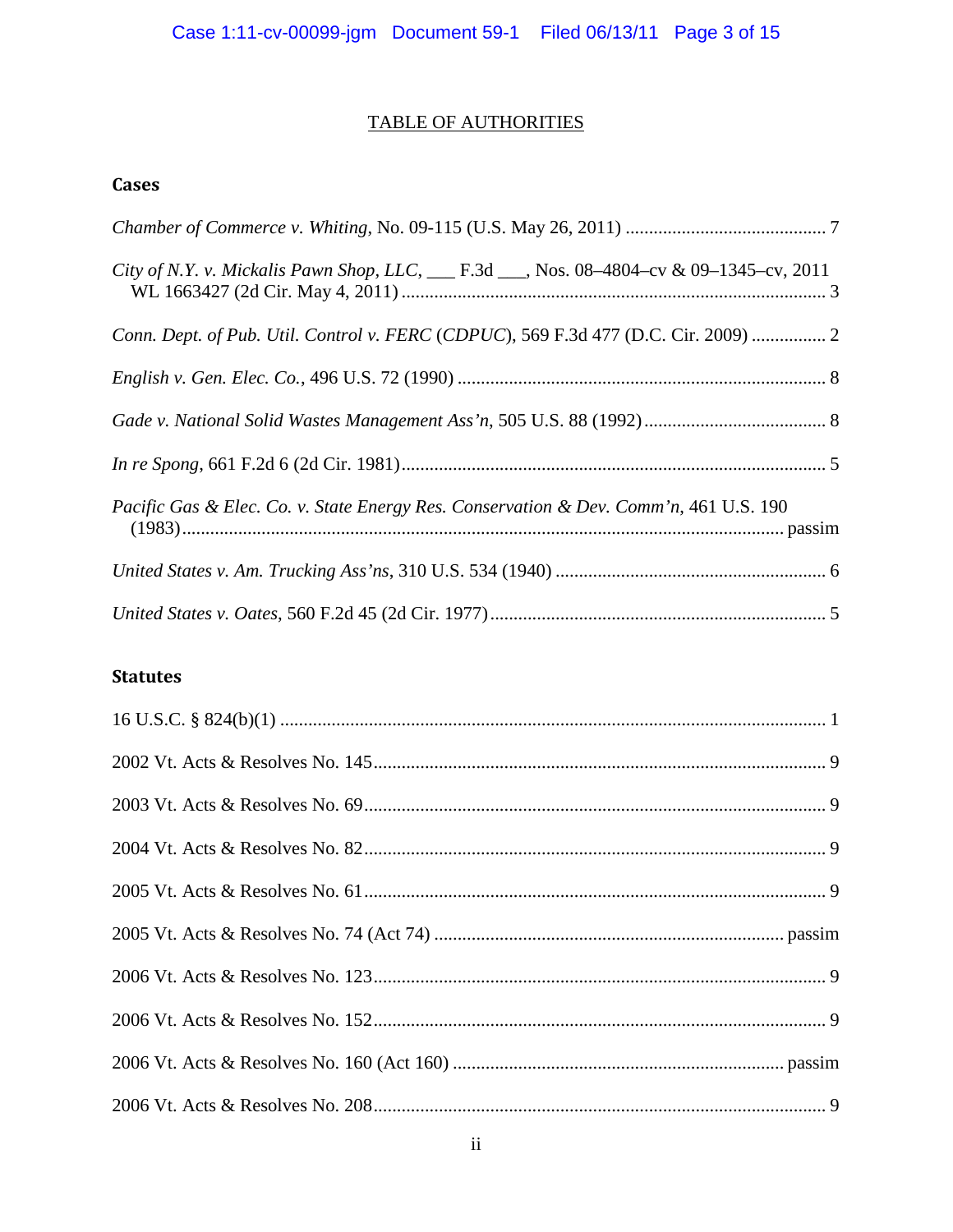# Case 1:11-cv-00099-jgm Document 59-1 Filed 06/13/11 Page 4 of 15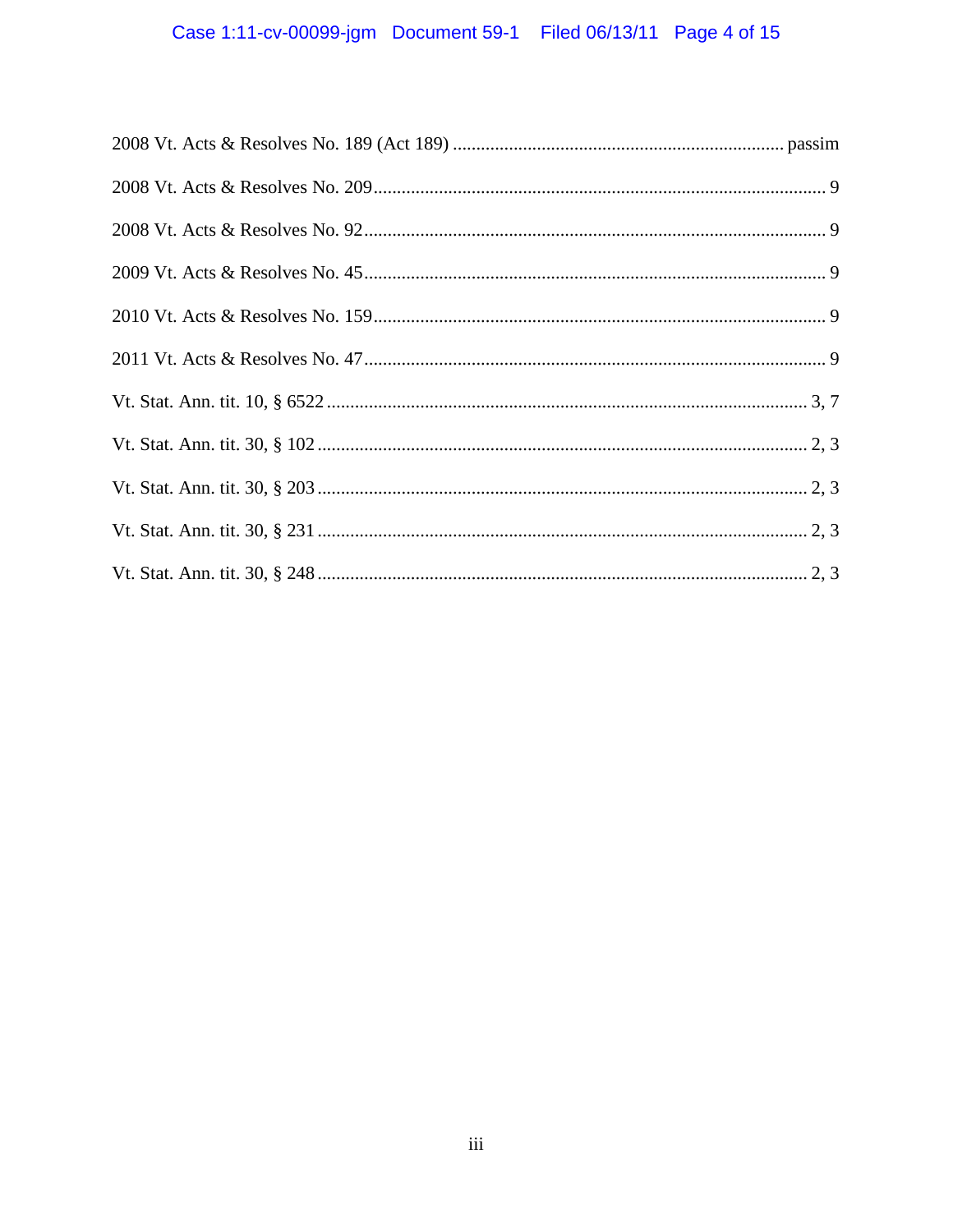#### **INTRODUCTION**

ENVY's reply memorandum raises new facts and legal arguments. Where necessary, certain new facts are addressed in the brief sur-reply declarations accompanying this memorandum. As for ENVY's new legal arguments on likelihood of success on the merits, two issues warrant a brief response.

#### **I. FERC authority does not preempt state authority to regulate power plants.**

In its opening memorandum, ENVY argued, incorrectly, that states are wholly preempted from regulating whether a nuclear plant can continue operating once the NRC has renewed its license. Mem. 2. Defendants showed that this assertion was contrary to federal law, and even ENVY now acknowledges that passages from *Pacific Gas* and NRC statements "suggest that states retain a non-preempted role in re-licensing decisions." Reply 3. ENVY now claims that FERC jurisdiction preempts state authority over the licensing of electric generating plants that sell power into the interstate market. *Id*. This argument is likewise mistaken.

First, with the exception of hydroelectric facilities, FERC does not regulate the licensing or relicensing of power plants—nuclear, wind, solar, geothermal, biomass, or otherwise. To be sure, the rates, terms, and conditions of wholesale power sales are regulated by FERC, and Vermont has not claimed to the contrary. But FERC does not regulate generating facilities. The Federal Power Act expressly preserves state authority in this area, declaring that FERC "shall not have jurisdiction, except as specifically provided in this subchapter and subchapter III of this chapter, over facilities used for the generation of electric energy." [1](#page-4-0)6 U.S.C. § 824(b)(1).

As the D.C. Circuit has held, and as FERC itself has acknowledged, while FERC has "broad

<span id="page-4-0"></span><sup>&</sup>lt;sup>1</sup> The exceptions referring to "this subchapter and subchapter III" are narrow and do not apply here. *See* 16 U.S.C. § 824b(a)(1)(D)(i) & (ii) (acquisition of certain generating facilities by public utilities); 16 U.S.C. § 825d (interlocking board or officer positions).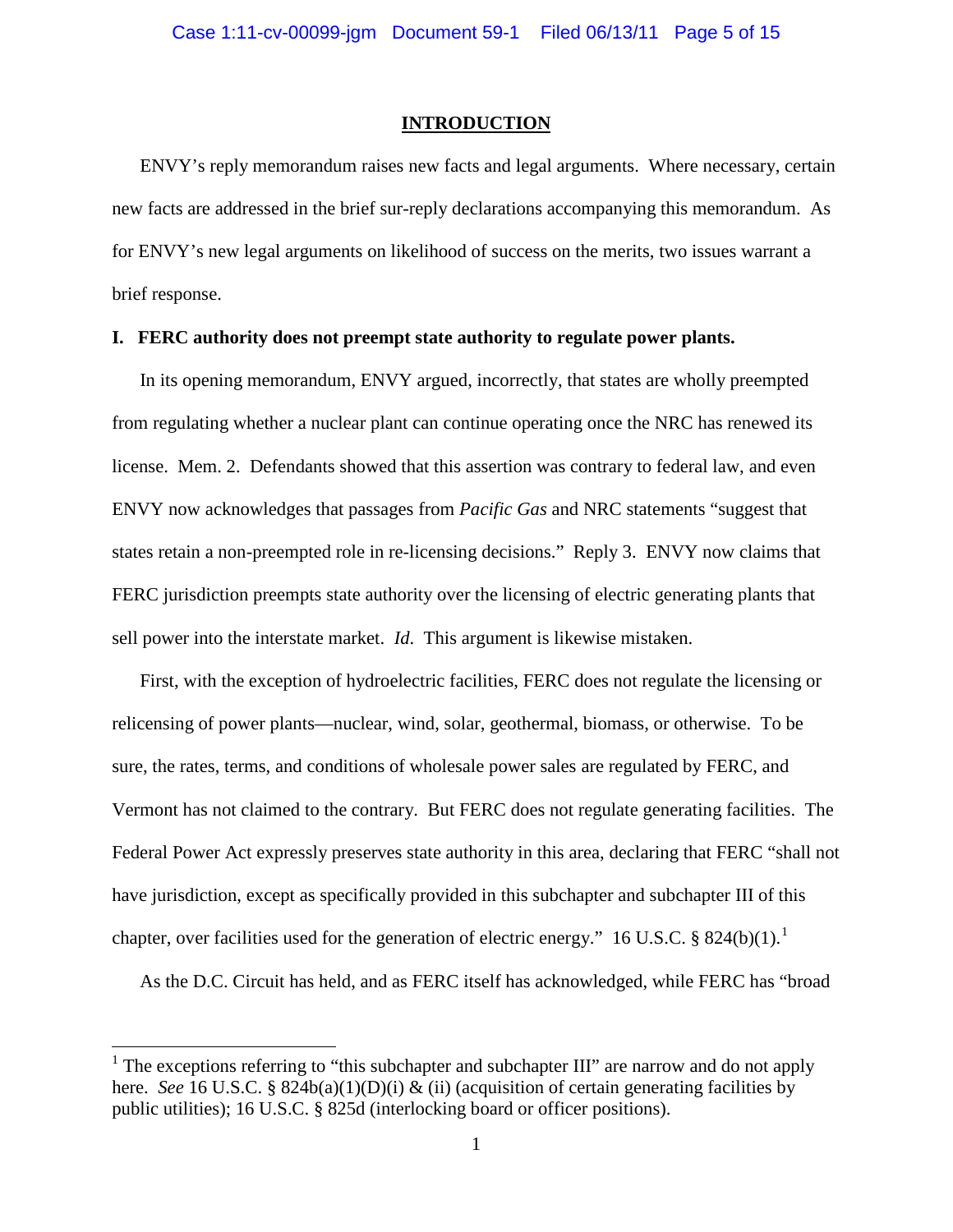#### Case 1:11-cv-00099-jgm Document 59-1 Filed 06/13/11 Page 6 of 15

power" over interstate tariffs, it is "'obviously correct that the Act prohibits the Commission from directly regulating generating facilities.'" *Conn. Dept. of Pub. Util. Control v. FERC* (*CDPUC*), 569 F.3d 477, 481 (D.C. Cir. 2009) (alteration marks omitted) (quoting Respondent FERC's Brief at 22). In *CDPUC,* the D.C. Circuit reviewed FERC's authority to set penalties and charges for installed capacity in New England's interstate forward capacity market. Connecticut challenged FERC's action, arguing that FERC was essentially regulating generating facilities by setting these charges. The court disagreed, noting that while FERC's actions created incentives for market participants to develop adequate capacity, states are not obligated to build new facilities, but instead have a range of options, including purchasing power elsewhere. *Id.* In ruling in favor of FERC, the court acknowledged that FERC's actions did not usurp states' broad authority over generating facilities, including the right to retire existing generators:

State and municipal authorities retain the right to forbid new entrants from providing new capacity, to require retirement of existing generators, to limit new construction to more expensive, environmentally-friendly units, or to take any other action in their role as regulators of generation facilities without direct interference from the Commission.

*Id.* While FERC plays a crucial federal role with respect to rates and market oversight, the states' traditional control over power-generating infrastructure—including siting and retiring facilities within their borders—is unchanged. And that is true for merchant generator plants like VY as it is for other facilities. In short, FERC's regulation of interstate sales does not preempt Vermont's requirement that every power generator must have a State-issued certificate of public good (CPG) to operate. $2$ 

<span id="page-5-0"></span> $2$  While ENVY does not contest that Vermont law requires every power generator to have a valid CPG to operate in Vermont, Vt. Stat. Ann. tit. 30, §§ 102, 203, 231, & 248, ENVY claims for the first time in its reply that "these provisions are inapplicable" and that this Court could grant ENVY's requested relief without striking down those laws as applied to ENVY. Reply 7 n.7. Not true. Even if ENVY were correct (and it is not) that Act 160 is unconstitutional, then the remedy of striking down Act 160 would leave in place the background requirements in Vt. Stat.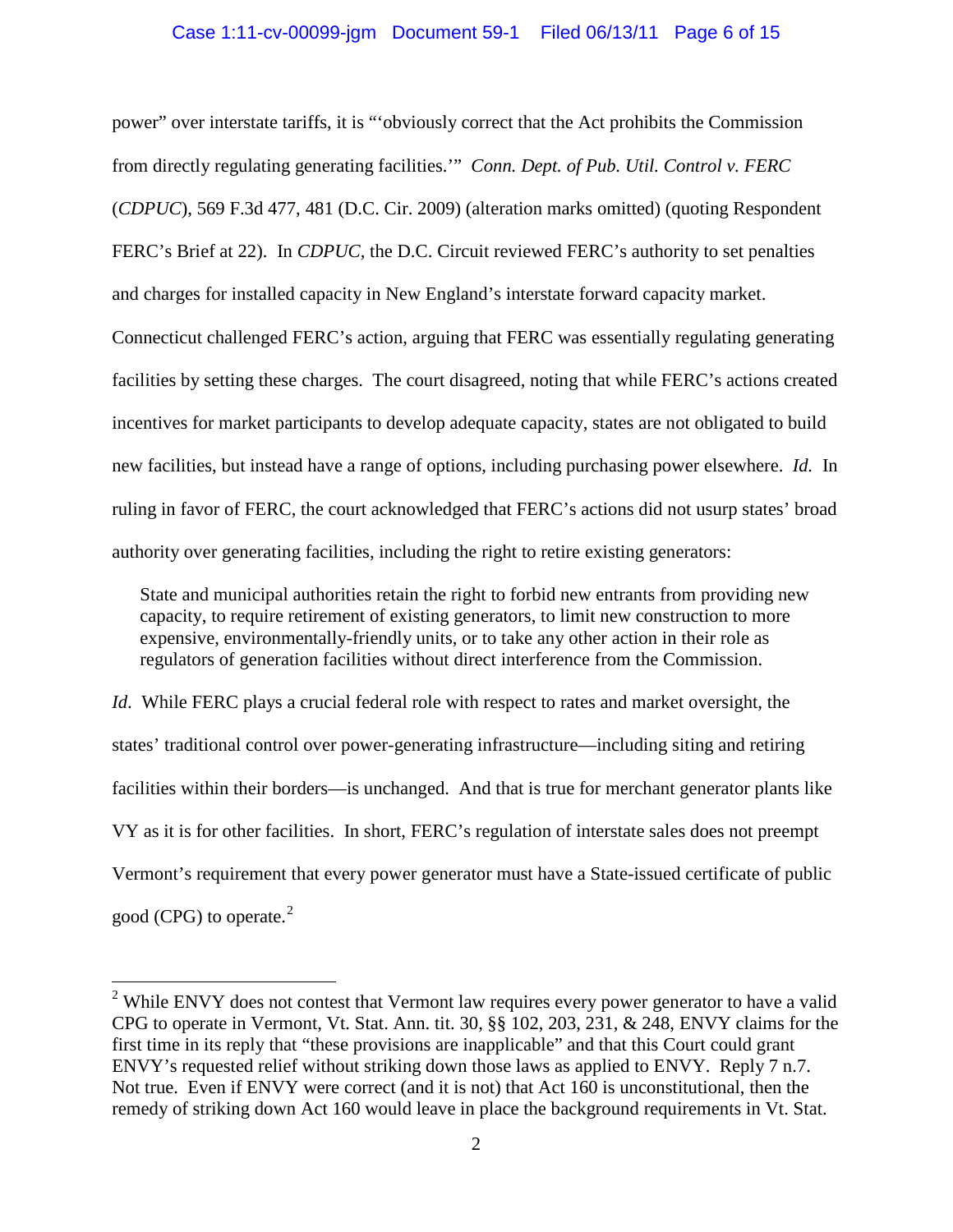#### Case 1:11-cv-00099-jgm Document 59-1 Filed 06/13/11 Page 7 of 15

Second, ENVY's argument that the wholesale nature of its sales deprives Vermont of any legitimate economic interest that would justify its exercise of authority under *Pacific Gas* (Reply 3-4, 7) is based on the faulty premise that the rates, terms, and conditions of power sales and transmission (which lie within FERC jurisdiction) are the *only* economic concerns a state may have over continued operation of a power plant. The Supreme Court held in *Pacific Gas* that the unknown financial cost of spent fuel management is an appropriate, non-preempted state economic concern. *Pacific Gas & Elec. Co. v. State Energy Res. Conservation & Dev. Comm'n*, 461 U.S. 190, 213-14 (1983) (state law not preempted when aimed at addressing "the nuclear waste problem [which] could become critical leading to unpredictably high costs"). The text of Act 74 and Act 160 reflects, among other economic concerns, the exact economic concern that was upheld in *Pacific Gas*. *See* 2005 Vt. Acts & Resolves No. 74 (Act 74), § 2, as codified at Vt. Stat. Ann. tit. 10, §  $6522(b)(1)-(2)$  (addressing need for "[a]dequate financial assurance ... for the management of spent fuel . . . for as long as it is located in the state" and "consistent with applicable federal standards"); 2006 Vt. Acts & Resolves No. 160 (Act 160), § (1)(a) (addressing "economics and environmental impacts of long-term storage of nuclear waste"). Almost three decades after *Pacific Gas,* there is still no long-term solution for the storage of spent fuel, so the concerns recognized in *Pacific Gas* are, if anything, more substantial now.

As discussed in detail in Defendants' Opposition, the text of Act 74 and Act 160 also reflects the State's interest in siting non-nuclear renewable energy within its borders—an interest that

 $\overline{a}$ 

Ann. tit. 30, §§ 102, 203, 231, & 248—which require all Vermont power generators to have a valid CPG. This Court cannot grant ENVY permission to operate for the next 20 years without a State-approved CPG unless this Court strikes down each of these statutes, as well as the other laws and orders cited by Defendants. Opp. 14-15. Indeed, ENVY's failure to challenge these provisions of Title 30 means that the Court cannot grant the broad injunction ENVY seeks. *See*, *e.g.*, *City of N.Y. v. Mickalis Pawn Shop, LLC*, \_\_\_ F.3d \_\_\_, Nos. 08–4804–cv & 09–1345–cv, 2011 WL 1663427, at \*24 (2d Cir. May 4, 2011) (overturning district court's grant of overbroad injunctive relief because relief must be "narrowly tailored to fit specific legal violations").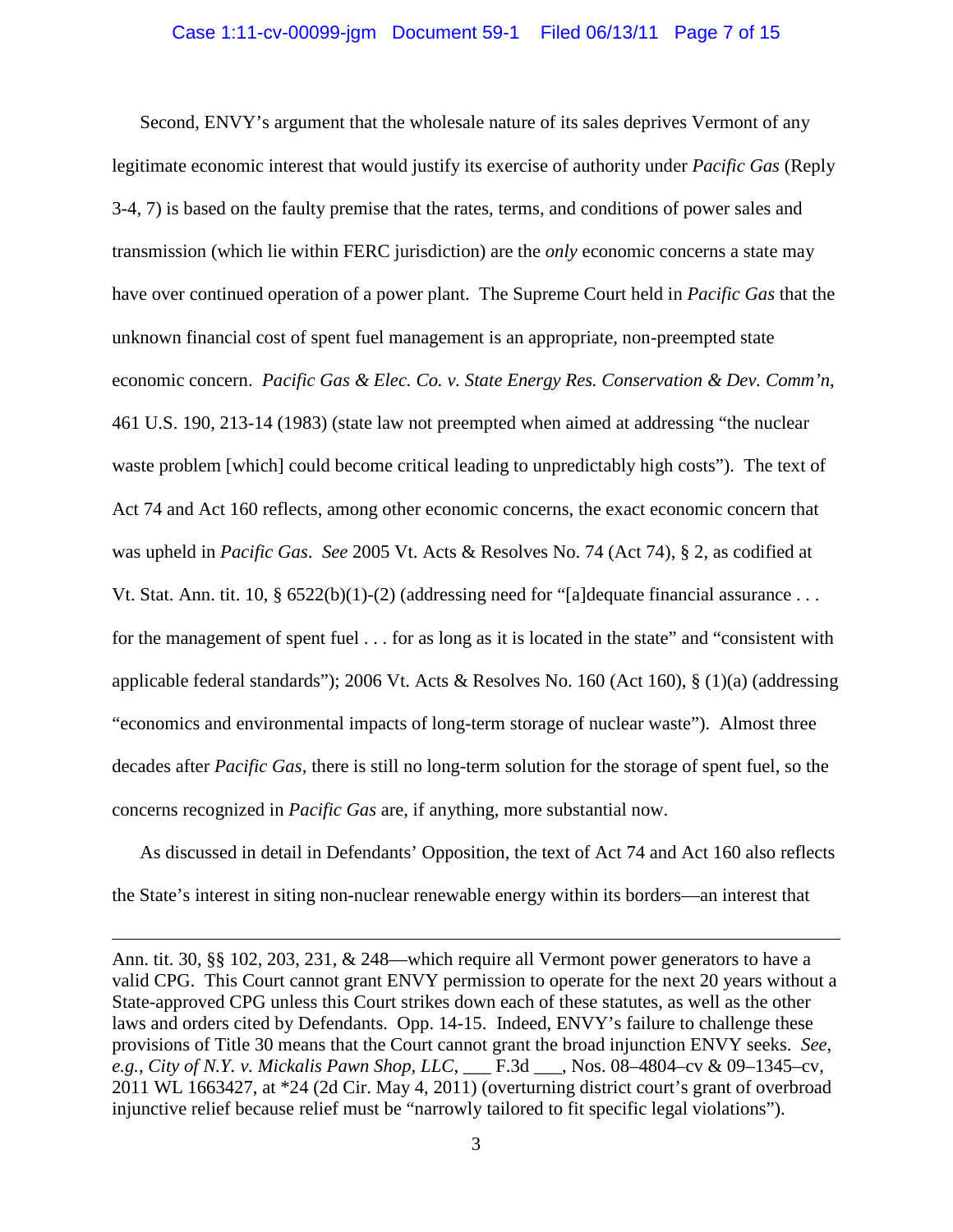necessarily involves economic concerns such as job creation, tourism, and land use.<sup>[3](#page-7-0)</sup>

These bona fide areas of state interest justify state regulation regardless of whether VY's output is sold at wholesale or retail. Further, these concerns apply whether a plant is new or up for relicensing: an additional 20 years of VY operations would increase significantly the amount of spent fuel at the site (especially since the plant now operates at significantly higher output than historically) and would hinder the State's efforts to promote jobs, tourism, and land use through the development of non-nuclear renewable energy. A state would, for the same essential reason, be perfectly within its rights to refuse construction of a coal-fired plant or other plant that caused some other environmental harm affecting land use and economics in the state.

#### **II. The challenged statutes regulate matters reserved to state authority and were not motivated by radiological safety concerns.**

ENVY now claims that a handful of statements from the legislative record supports its legislative "pretext" argument. Relying on these statements, ENVY asks the Court to disregard the stated purposes of Acts 74 and 160 in favor of an ad hoc analysis of the purported motives of individual legislators. The Court should not do so.

The legislative record does not support ENVY's extraordinary pretext argument. Although ENVY does not acknowledge it, the record shows that legislators and witnesses repeatedly emphasized that the purposes of the challenged statutes were to regulate matters that fall within the State's proper regulatory authority. For instance:

*Act 74:*

● Outline draft bill, stating that regardless of "whether the plant is relicensed" or "shut

<span id="page-7-0"></span><sup>&</sup>lt;sup>3</sup> ENVY's senior liaison engineer, David McElwee, acknowledged in legislative hearings on Act 74 that aesthetics and economic effects on tourism were legitimate concerns: "That's certainly a very important question and one that we, actually, is one of the criteria for the section 248 [CPG] process that we go through, is the environmental-aesthetic impact that it has." Kolber Ex. 30 (David McElwee, witness, Nat. Res. & Energy Comm. (Apr. 7, 2005)), at Track 1.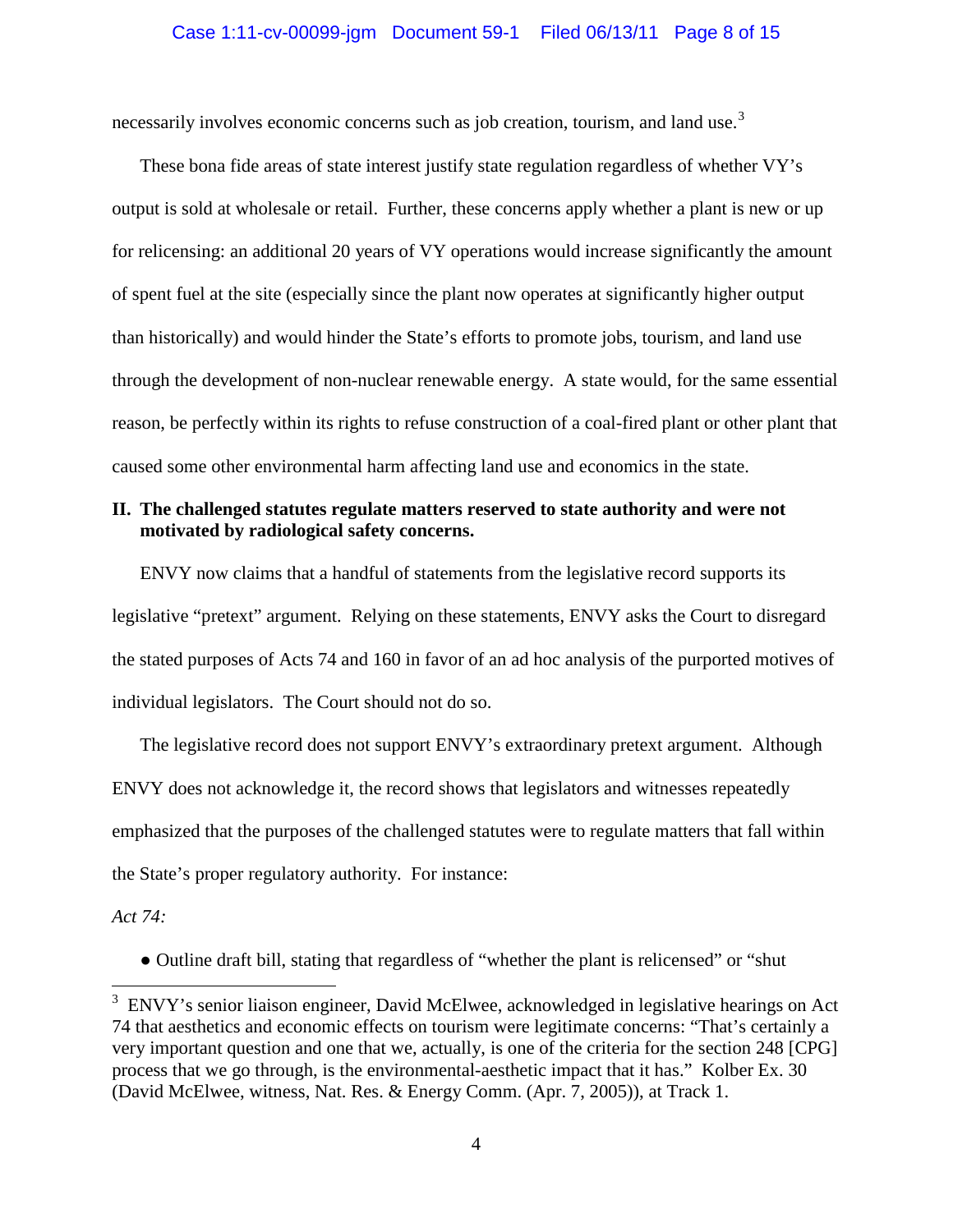down," the "GOAL [is] future power supply, more diverse, environmentally sustainable, economically sound." Kolber Ex. 29 ("Outline draft 2" (Apr. 15, 2005)), at 1.

● "We're very cognizant that when it comes to issues of safety, we are preempted by the Federal government. A lot of these questions have to do with just the aesthetics of these casks. How will they be viewed by the public? What impact will the presence of these casks have on tourism, for example, a very important economic driver for the state of Vermont?" Kolber Ex. 30 (Committee Member, Nat. Res. & Energy Comm. (Apr. 7, 2005)), at Track 1.

*Act 160:* 

● "I'm not seeing this as nuclear policy, I'm seeing this as Vermont's electric policy, how this is one piece . . . to come up with what is the future for Vermont electricity?" *Id.* (Committee Member, Nat. Res. & Energy Comm. (Apr. 4, 2006)), at Track 2.

● "We'll also learn things in these 4 years . . . all kinds of *economic* issues." *Id.* (Sen. Gander, Bill Reporter, Nat. Res. & Energy Comm. (Mar. 22, 2006) (discussing the purpose of Act 160, emphasis added)), at Track 3.

● "Is it still in the public interest of the people of Vermont to continue this plant? . . . [T]his would be the same procedure if someone came in and asked to construct a new plant—we would go back to this procedure which is what we did 40 years ago." *Id.* (Sen. Cummings, Chairperson, Fin. Comm. (Feb. 28, 2006)), at Track 4.

*Act 189:*

• "Safety is outside the purview of the State of Vermont . . . when you start looking at the economic aspects of having a plant . . . that could become something that's untenable, uneconomical, so we're going to be looking at this issue." *Id.* (Sen. Cummings, Chairperson, Fin. Comm. (Jan. 29, 2008)), at Track 5.<sup>[4](#page-8-0)</sup>

● "From a financial standpoint, the idea is that [we] the NRC do not regulate commerce, we regulate safety, the point is to make sure that there is no radiological contamination left." *Id.*  (Michael Dusaniwskyi Test., NRC Lead Technical Reviewer, Fin. Comm. (Jan. 29, 2008)), at Track 6.

<span id="page-8-0"></span><sup>&</sup>lt;sup>4</sup> Although the Court need not look at statements from the legislative history of Act 189 or any of the other challenged statutes, if the Court is going to do so, this statement from the Chair of the Committee that introduced Act 189 should be afforded more weight. *See, e.g.*, *In re Spong*, 661 F.2d 6, 8 (2d Cir. 1981) (remarks of "principal sponsors" given greater weight); *United States v. Oates*, 560 F.2d 45, 70 n.26 (2d Cir. 1977) (weight of remarks depends on individual legislator's familiarity with and participation in shaping the legislation). Further, this contemporaneous quote from the introducer of the bill explaining that "[s]afety is outside the purview of the State of Vermont" directly refutes ENVY's claim that this case is distinguishable from *Pacific Gas* because "California took care specifically to explain that '[w]aste disposal *safety* . . . is not directly addressed by the bills.'" Mem. 19. The Vermont Legislature did the same here.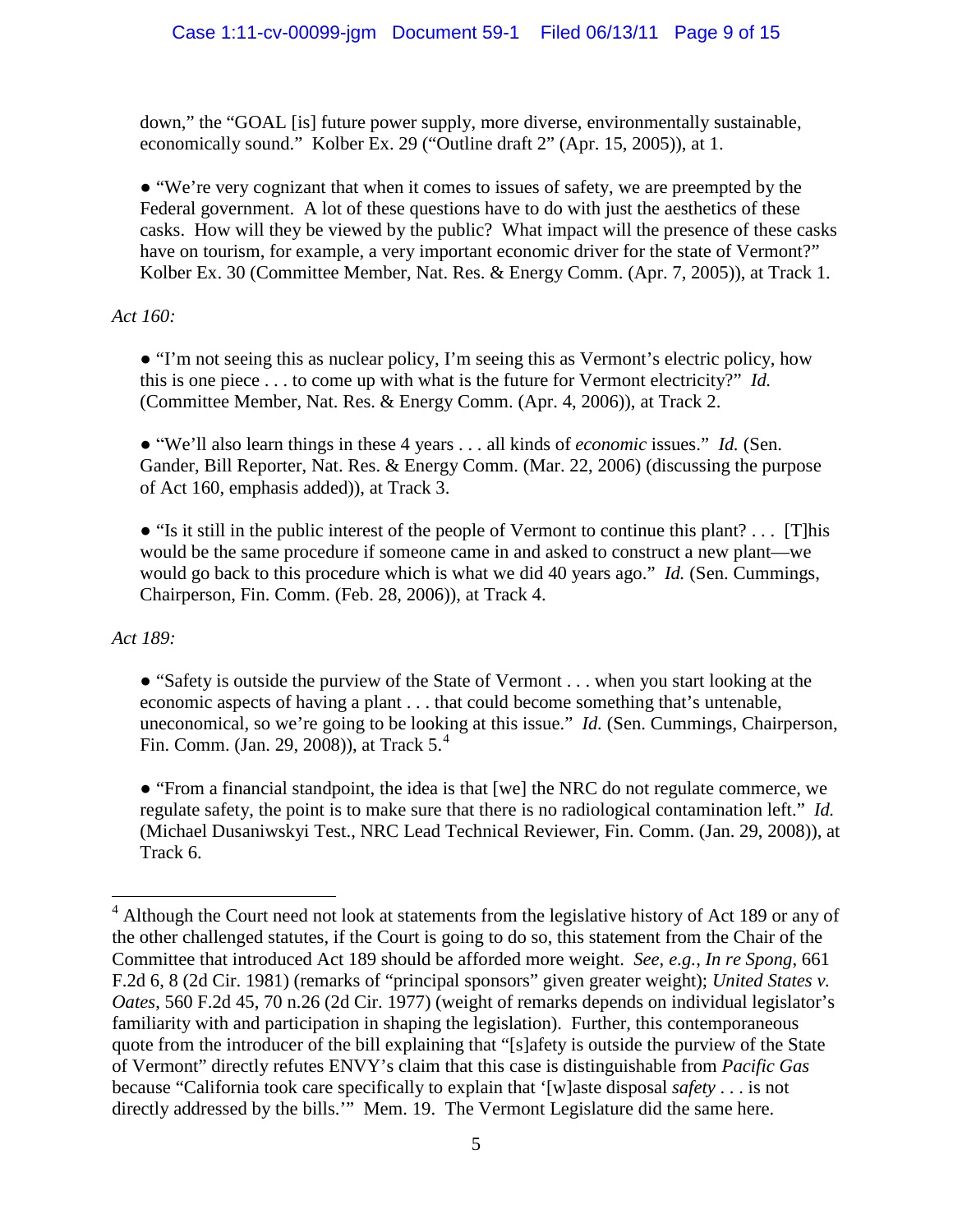● "Thus the NRC's statutory authority does not extend to regulating the reliability of electrical generation from a nuclear power plant." Kolber Ex. 31 (letter in Act 189 bill file from Dale Klein, NRC, to Gov. Douglas (Apr. 11, 2008)), at 1.

The few quotes that ENVY cites, when read in context, show legislators doing what they should do: attempting to ascertain the bounds of their constitutional authority. *See, e.g.*, Ngau Ex. 45A at 5 of 44, line 22, through 6 of 44, line 10. Most of ENVY's quotes are from witnesses, not legislators, and those witnesses were advising the Legislature about the scope of state authority.<sup>[5](#page-9-0)</sup> Indeed, when the Legislature was contemplating Act 189, it sought testimony and written advice from the NRC to ensure that the Legislature was not acting in preempted areas. *See* Kolber Exs. 30 (Track 6) & 31. The act of seeking advice on constitutional bounds shows that the Legislature intended to stay within those bounds, not, as ENVY claims, that the Legislature intended to act—and did act—outside those bounds.

The legislative history for Act 74, Act 160, and Act 189 totals over 2,500 pages of bill files and over 200 CDs of recorded hearings. *See* Kolber Ex. 32 (index of legislative record). ENVY's approach to preemption asks the Court to hunt through this extensive record looking for isolated comments that suggest pretext—and then to attribute any such comments to the Legislature as a whole and to Governor Douglas, who signed all three challenged bills. But this Court need not, and should not, engage in this kind of subjective inquiry into legislative motive, untethered from the statutory text. *See, e.g.*, *United States v. Am. Trucking Ass'ns*, 310 U.S. 534, 543 (1940) ("There is, of course, no more persuasive evidence of the purpose of a statute than the words by which the legislature undertook to give expression to its wishes."); Opp. 20-24 (citing U.S. Supreme Court and Second Circuit precedent on avoiding inquiries into legislative

<span id="page-9-0"></span><sup>&</sup>lt;sup>5</sup> ENVY identifies one of those witnesses as "PSB's James Volz." Reply 8. Defendant Volz was not a member of the PSB at the time he made the quoted statements.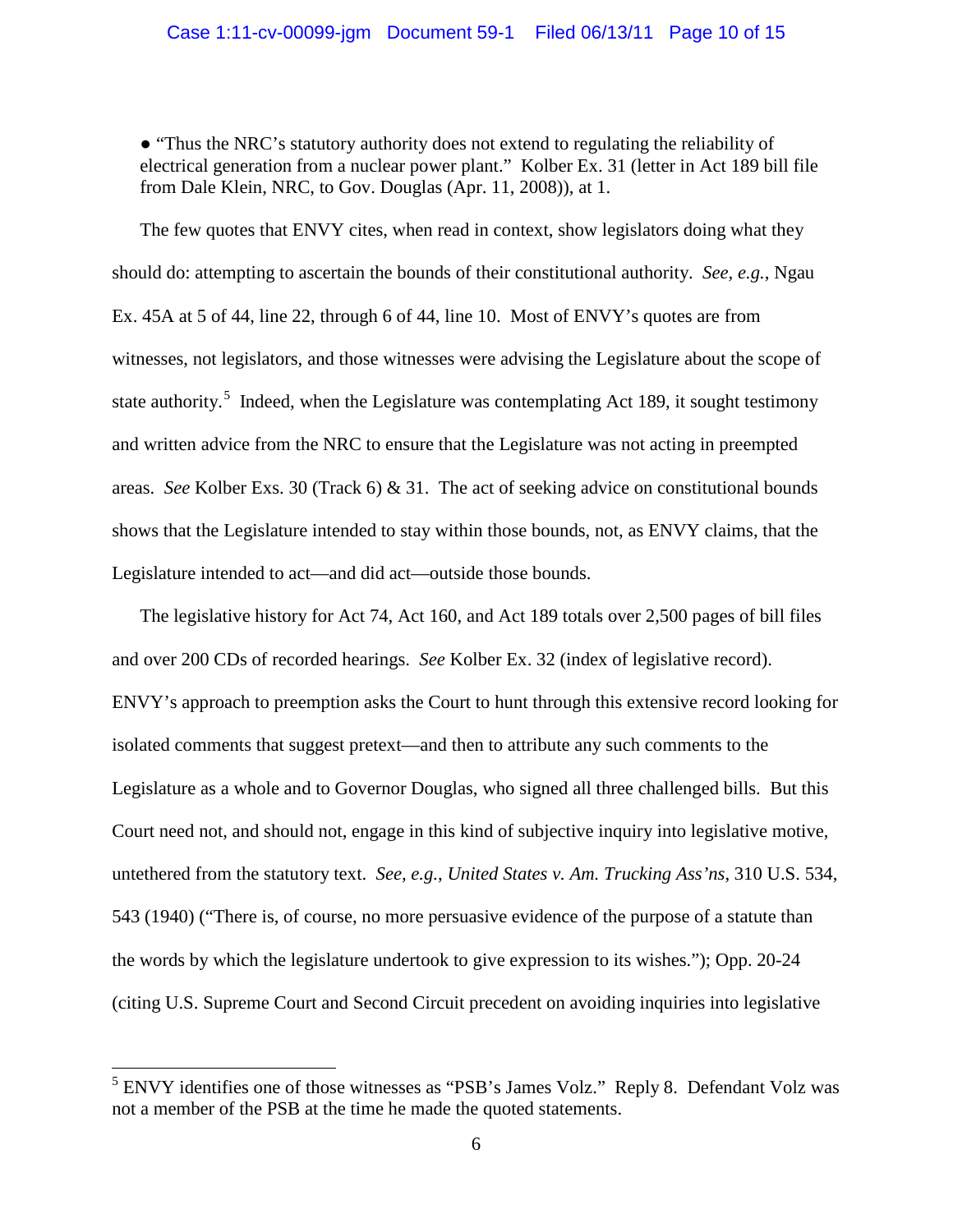motive and not attributing the stray comments of individual legislators to the legislature as a whole).<sup>[6](#page-10-0)</sup>

The Supreme Court in *Pacific Gas* rejected the same pretext argument that ENVY makes here. In *Pacific Gas*, the petitioners and amici argued that the "true motive" of the California legislature was regulating safety. They pointed, for example, to an earlier ballot initiative, Proposition 15 (called the "Nuclear Power…Safeguards Act"), that was the basis for the challenged laws, and made numerous references to nuclear safety and radiological concerns. *See Pacific Gas*, 461 U.S. at 215-16; Kolber Ex. 33 (Pac. Legal Found. Amicus Br. (Sept. 3, 1982)), at 8-10 (Appendix: Proposition 15). ENVY's argument here echoes the assertions of petitioners and their amici in *Pacific Gas. See* Kolber Ex. 33 at 5 (accusing California legislature of putting radiological safety regulation into the "Emperor's New Clothes"); Kolber Ex. 34 (Legal Found. of Am. Amicus Br. (Sept. 10, 1982)), at 4 ("[L]egislators masked their motivations by pretext."). The Supreme Court refused to "become embroiled in attempting to ascertain California's true motive" and accepted the state's "avowed economic purpose." *Pacific Gas,* 461 U.S. at 216. The Court expressly rejected the petitioners' effort to use legislative history, including past bills,

<span id="page-10-0"></span> $6$  ENVY's approach to determining pretext is particularly unhelpful here, because virtually any proposed regulation of nuclear power is likely to elicit questions about safety, even when the resulting regulation has no impact on or relation to safety. The discussion on Act 74 illustrates this point. As the State has explained, the purpose, text, and legal effects of Act 74 all fall well within the bounds of proper State authority. Opp. 17-18. The Act notes that all actions taken pursuant to the bill must comply with "any order or requirement of the Nuclear Regulatory Commission." Vt. Stat. Ann. tit. 10, § 6522(c)(2); *see Chamber of Commerce v. Whiting*, No. 09-115 (U.S. May 26, 2011), slip op. at 13 (noting, in rejecting preemption challenge to Arizona immigration law, that state law deferred to federal government on those areas within federal authority). Despite Act 74's deference to the NRC on all matters within the NRC's authority, the legislative discussion of Act 74 necessarily contains references to safety—not because the Act regulated safety, but because legislators defending the bill had to explain to colleagues that the dry-cask storage that ENVY was requesting would not have an effect on safety. *See* Opp. 23 n.9 (explaining that context shows legislative statements were meant merely to assure opponents of Act 74 that the law did not negatively impact safety, nor could it do so since safety concerns are left to the NRC, and nothing in Act 74 could have—or did—address safety).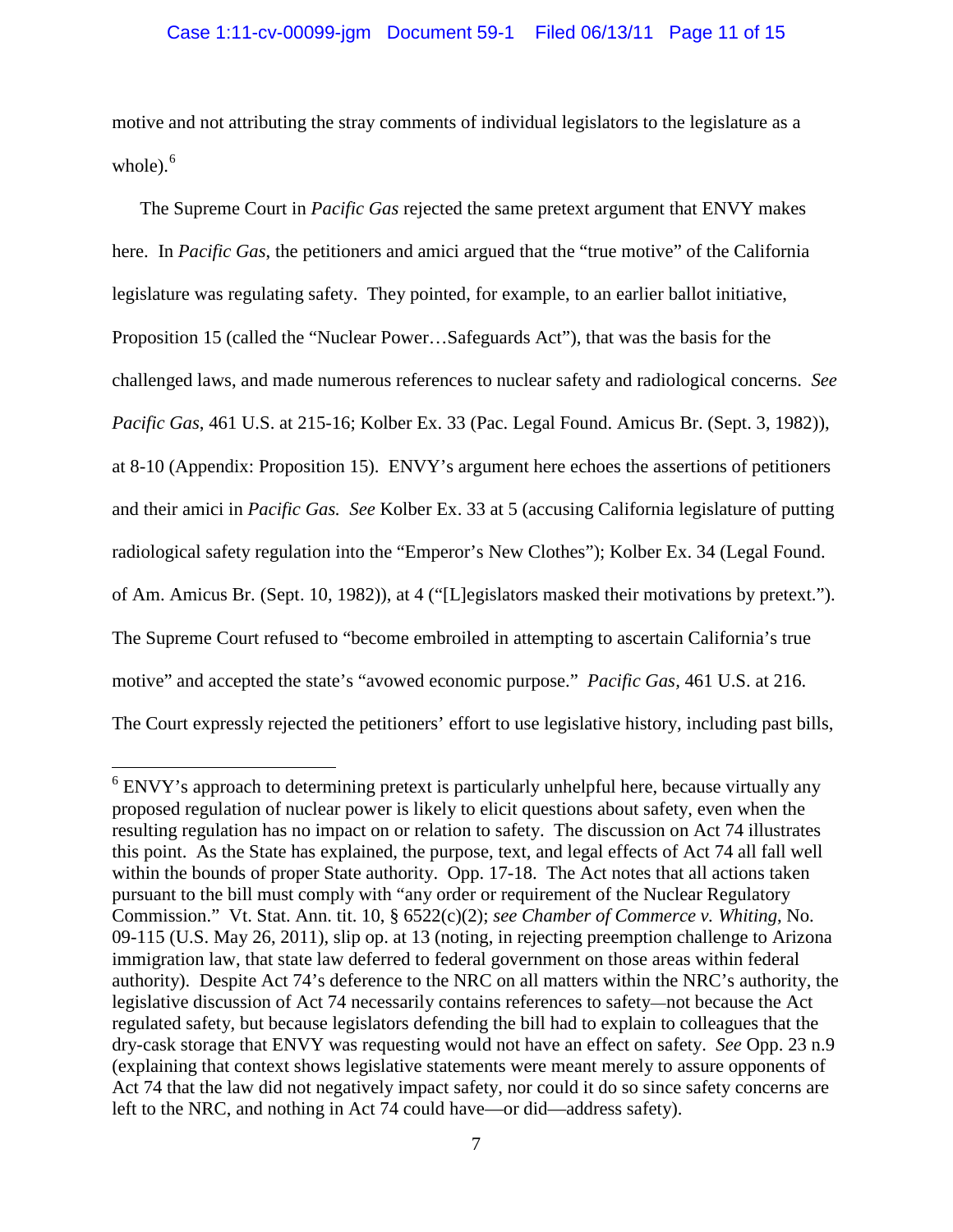to show that the law was "tainted" by improper concerns:

[P]etitioners note that Proposition 15, the initiative out of which § 25524.2 arose, and companion provisions in California's so-called nuclear laws, are more clearly written with safety purposes in mind. It is suggested that  $\S 25524.2$  shares a common heritage with these laws and should be presumed to have been enacted for the same purposes. The short answer here is that *these other state laws are not before the Court, and indeed, Proposition 15 was not passed; these provisions and their pedigree do not taint other parts of the Warren-Alquist Act*.

*Pacific Gas*, 461 U.S. at 215-16 (emphasis added).

ENVY wrongly suggests, citing *Gade v. National Solid Wastes Management Ass'n*, 505 U.S. 88, 104-08 (1992), that a state statute is preempted if it was motivated in any part by safety concerns. Reply 6. That is not the legal standard. *See* Opp. 6-8. *Gade* addressed not legislative *purpose*, but the effect of a challenged law. *See Gade*, 505 U.S. at 107 ("Whatever the purpose or purposes of the state law, pre-emption analysis cannot ignore the effect of the challenged state action on the pre-empted field."). The Supreme Court has specifically articulated that the Atomic Energy Act can preempt state laws for having improper effects only when the challenged laws have a "direct and substantial effect on the decisions made by those who build or operate nuclear facilities *concerning radiological safety levels*." *English v. Gen. Elec. Co.*, 496 U.S. 72, 85 (1990) (emphasis added). *Gade* and *English* do not support ENVY's argument here, because the State's decision on whether to re-license VY has no effect, much less a direct and substantial effect, on the radiological safety practices regulated by the NRC. *See* Opp. 8-13 (NRC recognizes states' licensing role).

Further, as Defendants have shown, Vermont's challenged statutes were not motivated—in whole or in part—by radiological safety concerns. The Legislature set forth and addressed nonpreempted bases for both Acts 74 and 160, *see* Opp. 17-20, and, consistent with *Pacific Gas*, the Court should reject ENVY's pretext argument. Lastly, ENVY's suggestion that the State is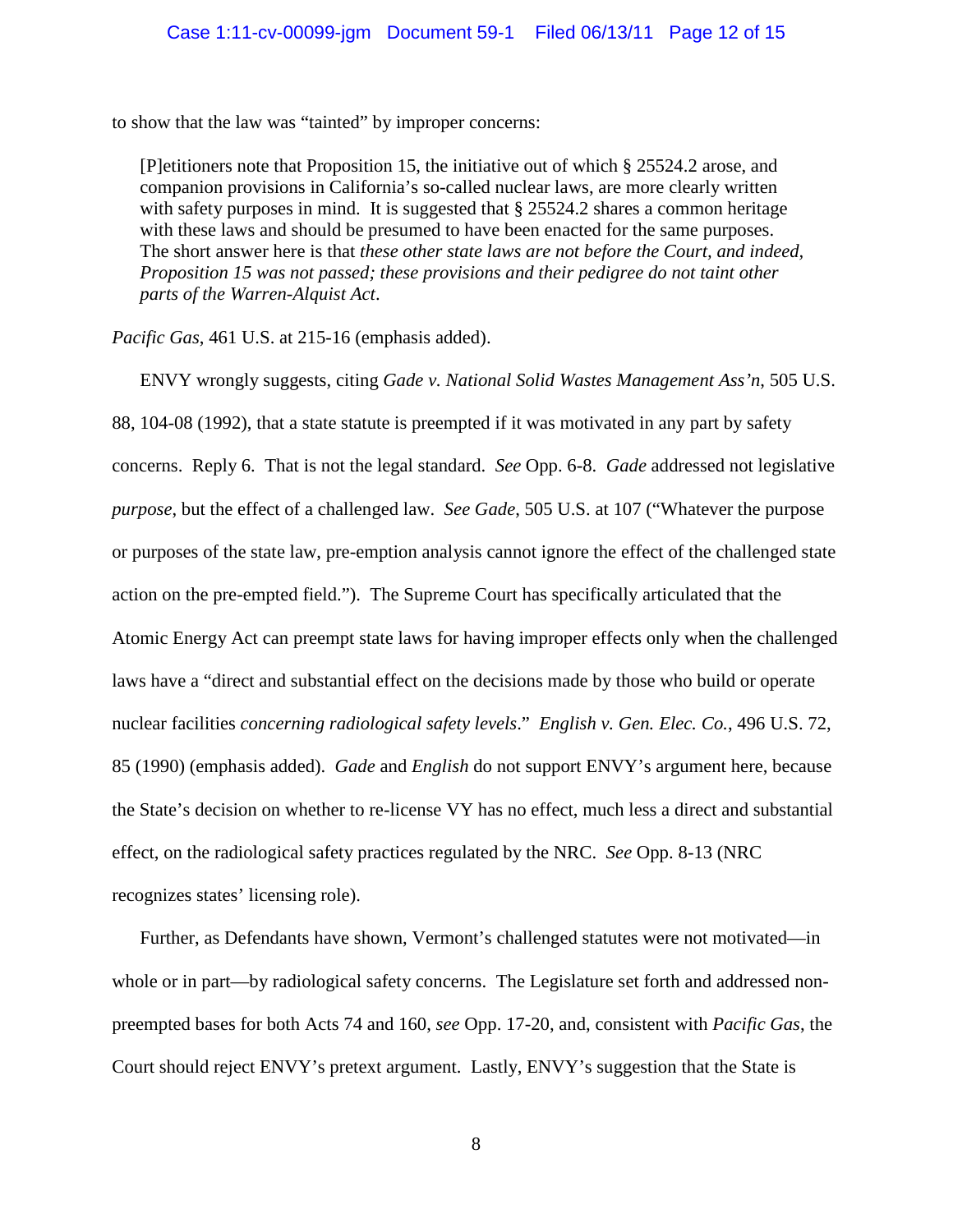creating "*post hoc*" rationales for the challenged statutes, Reply 4 n.3 & 11, cannot be credited.

In fact, the State has pointed to language in Acts 74 and 160 that demonstrate clear legislative

intent to regulate areas well within the State's authority. *See* Opp. 1[7](#page-12-0)-20.<sup>7</sup> It is ENVY, not the

State, that seeks to engage the Court in a post hoc inquiry to find a radiological safety motive

that does not appear in the text or underlying purposes of the challenged laws. ENVY's

arguments fall far short of demonstrating that the State's actions are preempted by federal law.

#### **CONCLUSION**

ENVY's motion for a preliminary injunction should be denied.

<span id="page-12-0"></span> <sup>7</sup> ENVY concedes that the legitimate rationales articulated in *Pacific Gas* could be invoked as to an interstate wholesaler, but mistakenly argues, citing Act 189, that the Legislature considered only "reliability." Reply 4 n.2. Reliability is, of course, explicitly listed in *Pacific Gas* as properly within state authority. 461 U.S. at 205. More importantly, the fact that the Legislature required a non-preempted reliability review of VY does not mean that reliability is the State's only concern when considering whether VY will be part of Vermont's energy future. Act 189 itself states an intent to further "economic interests" through reliable power. 2008 Vt. Acts & Resolves No. 189 § 1(c). And Act 189 is only one statute; ENVY ignores the entire suite of statutes that the State has enacted over the last decade related to controlling the State's energy future. *See* 2011 Vt. Acts & Resolves No. 47 (enacting various energy provisions to increase efficiency, reliability, security, and the use of renewable energy, reduce costs and greenhouse gas emissions, and plan for future energy needs); 2010 Vt. Acts & Resolves No. 159 (same); 2009 Vt. Acts & Resolves No. 45 (same); 2008 Vt. Acts & Resolves No. 92 (same); 2008 Vt. Acts & Resolves No. 209 (same); 2006 Vt. Acts & Resolves No. 208 (same); 2006 Vt. Acts & Resolves No. 152 (establishing energy "efficiency standards" in order to "reduce pollution and other environmental impacts," "make electricity systems more reliable," "reduce or delay the need for new power plants, power transmission lines, and power distribution system upgrades," "contribute to the economy of this state," "sav[e] consumers and businesses money on energy bills," and "help the state and local economy"); 2006 Vt. Acts & Resolves No. 123 (regarding Vermont's participation in the Regional Greenhouse Gas Initiative); 2005 Vt. Acts & Resolves No. 61 (establishing requirements with respect to the use of new renewable energy sources); 2004 Vt. Acts & Resolves No. 82 (addressing stability and reliability during state of emergency); 2003 Vt. Acts & Resolves No. 69 (addressing renewable energy programs and the State's 20 year electric plan); and 2002 Vt. Acts & Resolves No. 145 (encouraging diversity of energy portfolio).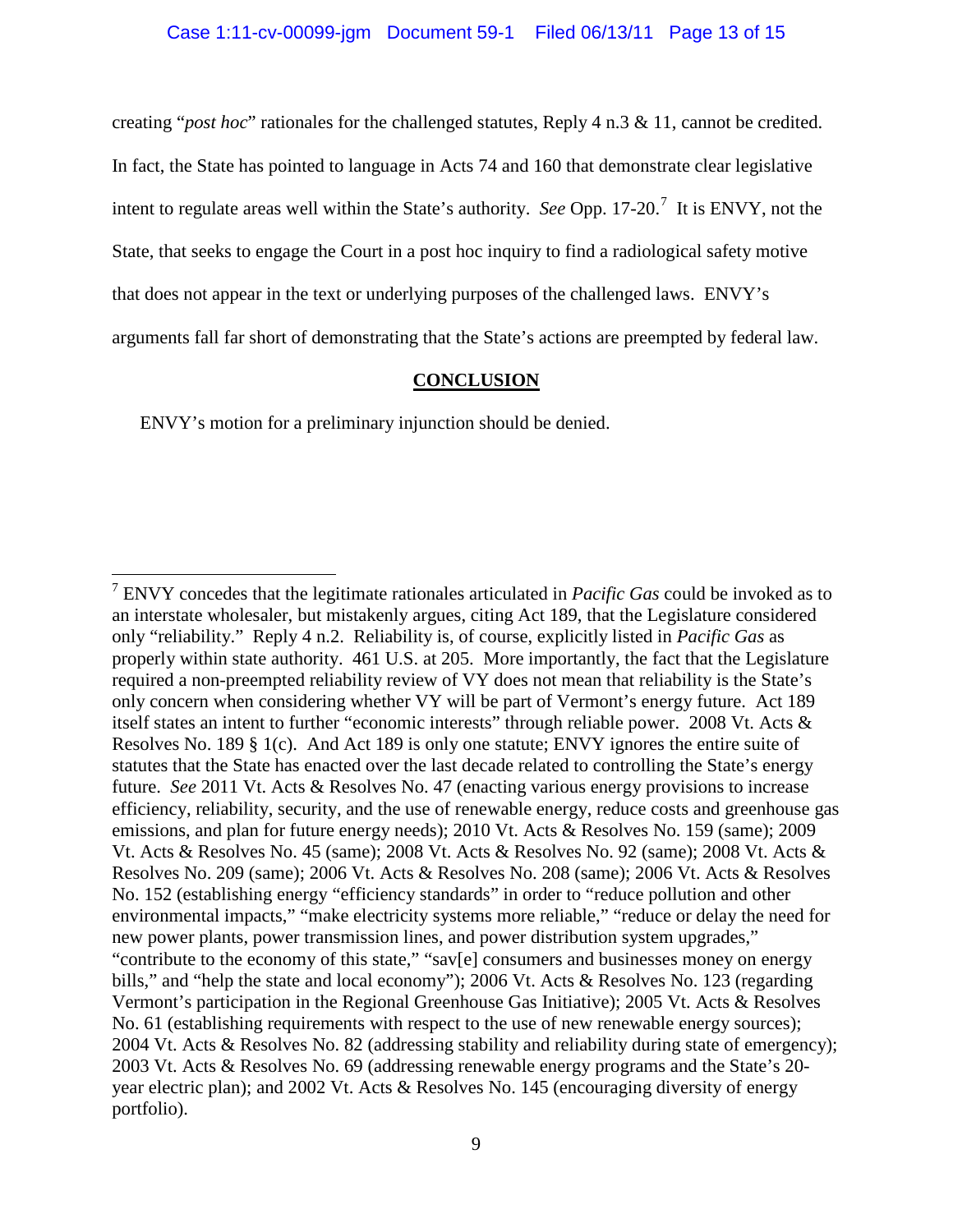Dated June 13, 2011, at Montpelier, Vermont. WILLIAM H. SORRELL

# ATTORNEY GENERAL

By: */s/ Scot L. Kline* Scot L. Kline Bridget C. Asay Michael N. Donofrio Kyle H. Landis-Marinello Assistant Attorneys General Office of the Attorney General 109 State Street Montpelier, VT 05609-1001 (802) 828-3171 [skline@atg.state.vt.us](mailto:skline@atg.state.vt.us) [basay@atg.state.vt.us](mailto:basay@atg.state.vt.us)

> [mdonofrio@atg.state.vt.us](mailto:mdonofrio@atg.state.vt.us) [kylelm@atg.state.vt.us](mailto:kylelm@atg.state.vt.us)

*Attorneys for Defendants Peter Shumlin, in his official capacity as Governor of the State of Vermont, William H. Sorrell, as Attorney General of the State of Vermont, and James Volz, John Burke, and David Coen, in their official capacities as members of the Vermont Public Service Board*